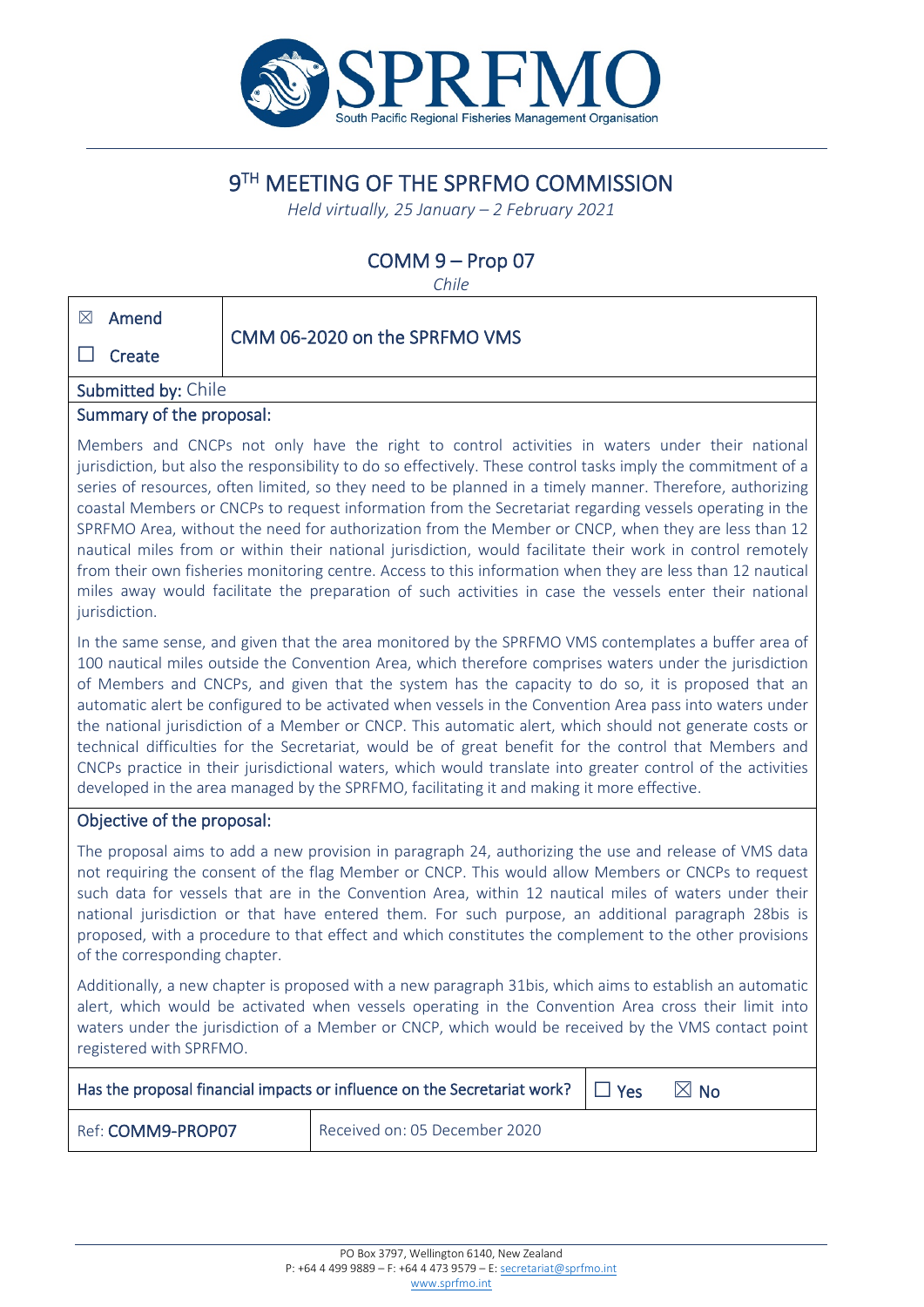

# CMM 06-2021

## Conservation and Management Measure for the Establishment of the Vessel Monitoring System in the SPRFMO Convention Area

*(Supersedes CMM 06-2020)*

#### The Commission of the South Pacific Regional Fisheries Management Organisation;

*RECALLING* the relevant provisions of the Convention on the Conservation and Management of High Seas Fishery Resources in the South Pacific Ocean, in particular Articles 25 (1)(c) and 27 (1)(a);

*NOTING* the importance of the vessel monitoring system as a tool to effectively support the principles and measures for the conservation and management of fisheries resources within the Convention Area;

*MINDFUL* of the rights and obligations of Commission Members and Cooperating non-Contracting Parties (CNCPs) in promoting the effective implementation of Conservation and Management Measures (CMMs) adopted by the Commission;

*FURTHER MINDFUL* of the key principles upon which the vessel monitoring system is based, including the confidentiality and security of information handled by the system, and its efficiency, cost-effectiveness and flexibility;

*ADOPTS* the following CMM to provide for the implementation of the SPRFMO Vessel Monitoring System:

#### A Commission Vessel Monitoring System

- 1. The Commission Vessel Monitoring System ("Commission VMS") shall be fully operational after its official acceptance by the Commission.
- 2. The Commission VMS shall apply to vessels included in the Commission Record of Vessels Authorised to Fish in the SPRFMO Convention Area. It shall cover the area as defined in Article 5 of the Convention on the Conservation and Management of High Seas Fishery Resources in the South Pacific Ocean and have a buffer zone of 100 nautical miles outside the Convention Area. The buffer zone shall not apply to vessels flagged to adjacent coastal States fishing in waters under their jurisdiction.

#### Definitions

- 3. For the purposes of interpreting and implementing these procedures, the following definitions shall apply:
	- a) "Convention" means the Convention on the Conservation and Management of High Seas Fishery Resources in the South Pacific Ocean;
	- b) "Convention Area" means the Area to which this Convention applies in accordance with Article 5 of the Convention;
	- c) "Commission" means the Commission of the South Pacific Regional Fisheries Management Organisation established by Article 6 of the Convention;
	- d) "Automatic Satellite Position Device/Automatic Location Communicator" (ALC) means a near real-time satellite position fixing transceiver;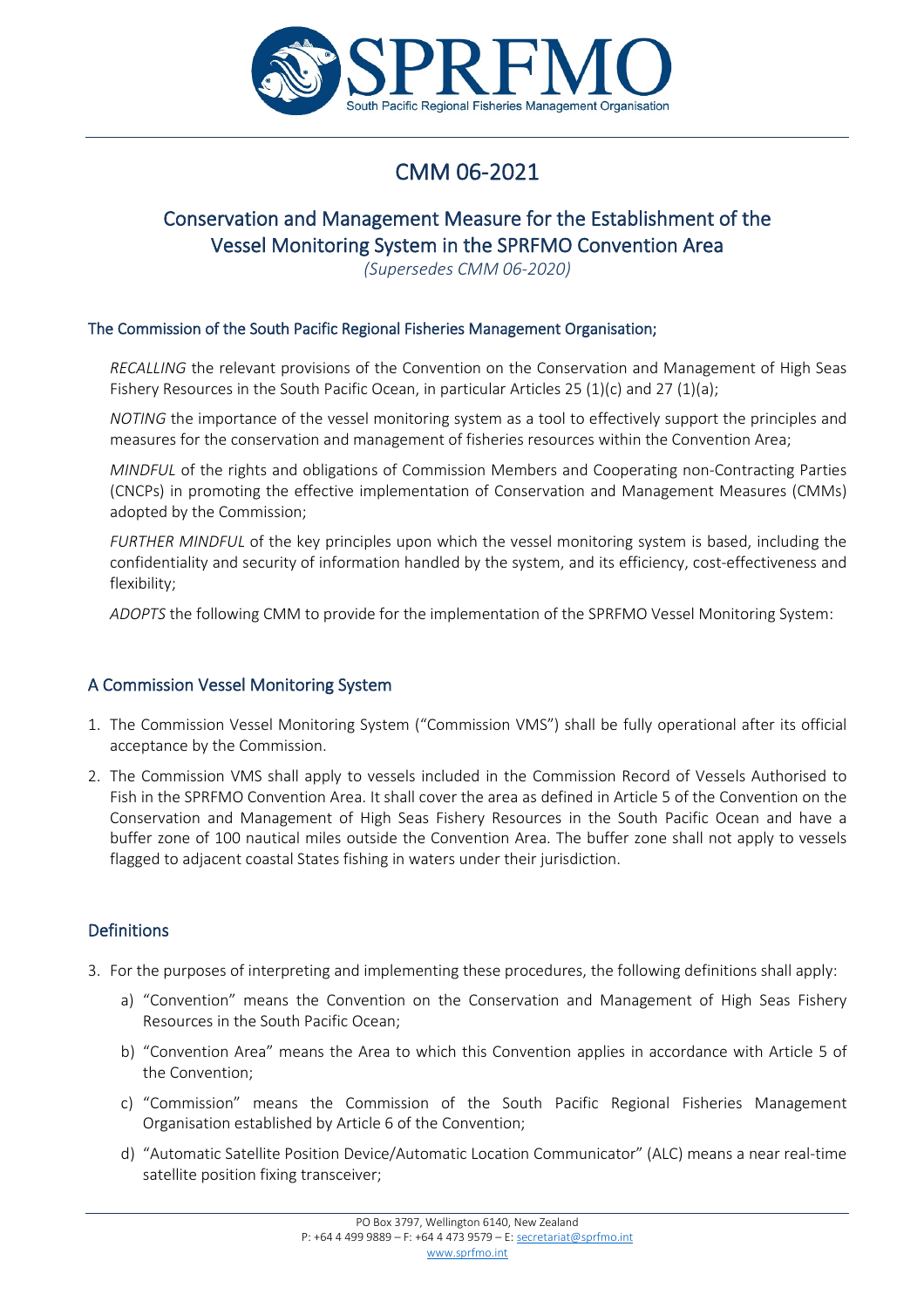

- e) "Commission VMS" means the SPRFMO Vessel Monitoring System that is established under this CMM;
- f) "Member/CNCP VMS" means the domestic Vessel Monitoring Systems that each Member and CNCP are obliged to develop in accordance with this CMM;
- g) "Fisheries Monitoring Centre" (FMC) means the government/fishing entity authority or agency responsible for managing VMS for its flagged fishing vessels.

#### Purpose

4. The purpose of the Commission VMS is to continuously monitor the movements and activity of fishing vessels that are on the Commission Record of Vessels and are authorised by Members or CNCPs to fish for fisheries resources in the SPRFMO Convention Area in a cost-effective manner in order to, *inter alia*, support the implementation of SPRFMO CMMs.

#### Applicability

- 5. The Commission VMS shall apply to all fishing vessels as defined in Article 1 (1)(h) of the Convention. The system shall operate on a permanent basis, or until decided otherwise by the Commission, in the area defined in paragraph 2 of this CMM.
- 6. Any Member or CNCP may request, for the Commission's consideration and approval that waters under its jurisdiction be included within the area covered by the Commission VMS. Necessary expenses incurred in the inclusion of such area into the Commission VMS shall be borne by the Member or CNCP that made the request.

#### Nature and Specification of the Commission VMS

- 7. The Commission VMS shall be administered by the Secretariat under the guidance of the Commission.
- 8. Data collected by the Commission VMS shall be securely stored by the Secretariat indefinitely and shall be used by the Members and CNCPs, in accordance with the provisions of this CMM, to achieve compliance with CMMs. VMS data may also be used by the Scientific Committee for analysis to support specific scientific advice requested by the Commission for sound fisheries management decision-making in the Convention Area.
- 9. Without prejudice to the principle of flag State responsibilities and duties, each Member and CNCP shall require vessels flying its flag to report VMS data automatically either:
	- a) to the Secretariat via their Member or CNCP's FMC; or
	- b) simultaneously to both the Secretariat and its FMC.
- 10.Each Member and CNCP shall notify the Secretariat of its chosen means of reporting (i.e., option (a) or (b) under paragraph 9 of this CMM) before the Commission VMS is activated.
- 11.Members and CNCPs that choose to report under option (a) of paragraph 9 shall automatically forward VMS reports to the Secretariat at an interval not less frequent than hourly.
- 12.All Member and CNCP fishing vessels required to report to the Commission VMS shall use a functioning ALC that complies with the Commission's minimum standards for ALCs in Annex 1.
- 13.All Members, CNCPs, the Secretariat, the service provider and the Scientific Committee and its subsidiary bodies shall manage VMS data in accordance with the Security and Confidentiality Requirements in Annex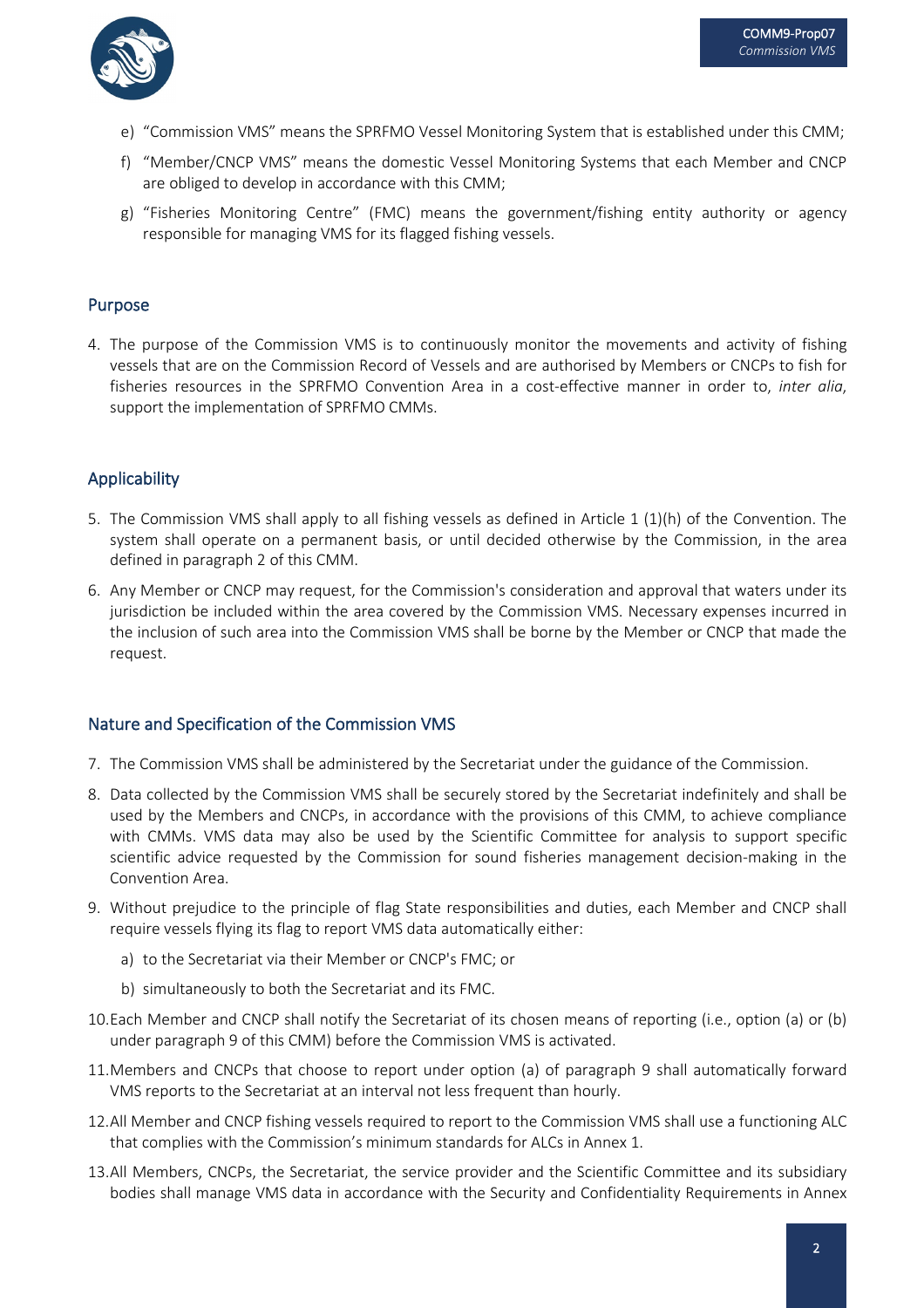

2 of this CMM and the Maintenance of Confidentiality Requirements of paragraph 6 of CMM 02-2020 (Data Standards).

#### Procedure for Manual Reporting

14.In the event of failure of automatic reporting, the procedure outlined in Annex 3 of this CMM shall apply.

#### Measures to Prevent Tampering with ALCs

- 15.It shall be prohibited to destroy, damage, switch off, render inoperative or otherwise interfere with the ALC unless the competent authorities of the Member or CNCP have authorised its repair or replacement.
- 16.Where a Member or CNCP has reason to suspect that an ALC does not meet the requirements of Annex 1, or has been tampered with in any way, it shall immediately notify the Secretariat and:
	- a) in the event that the ALC is installed onboard a vessel flying the flag of another Member or CNCP, the Member or CNCP shall notify the Member or CNCP concerned;
	- b) in the event the vessel is flagged to the Member or CNCP, it shall:
		- i. investigate the suspected breach of this measure as soon as possible;
		- ii. depending on the outcome of the investigation, if necessary suspend the vessel from fishing until an ALC that meets the specifications outlined in Annex 1 is operational onboard the vessel; and
		- iii. communicate actions taken to the Commission, including the outcome of the investigation.
- 17.Members and CNCPs shall ensure that vessels flying their flag install and use ALCs which fulfil the conditions of Annex 4 of this CMM.
- 18. Members and CNCPs shall report in the annual Implementation Report of paragraph 5 of CMM 10-2020 (CMS) the methods used to prevent tampering by their individual vessels. Such methods may include the use of ALCs sealed by the Member or CNCP or manufacturer, tamper-evident external or internal seals, or other methods. The Commission shall review the effectiveness of the tampering methods applied by the vessels of Members and CNCPs at the latest at its annual meeting in 2023 in accordance with paragraph 33 of this CMM.
- 19.Members and CNCPs shall report on their implementation of paragraph 17 through the Implementation Report of paragraph 5 of CMM 10-2020 (CMS), including the brand, model, security features, e.g. "tamperevident seals installed", and identification of the ALC approved for use for each vessel flying its flag.
- 20.Nothing in this measure shall prevent a Member or CNCP from applying additional or more stringent measures to prevent tampering of ALCs onboard vessels flying its flag.

#### Use and Release of VMS Data Requiring the Permission of the Member or CNCP

21.All requests for access to VMS data must be made to the Secretariat by electronic means by a VMS Point of Contact as specified in paragraph 7 of Annex 2 of this CMM. Other than the specific purposes set out in paragraph 24 of this CMM, the Secretariat shall only provide VMS data to a requesting Member or CNCP where the VMS data relates to vessels flagged to other Members or CNCPs that have provided prior written consent through their VMS Point of Contact for the data to be shared. The Secretariat shall only provide VMS data in accordance with the Security and Confidentiality Requirements at Annex 2 of this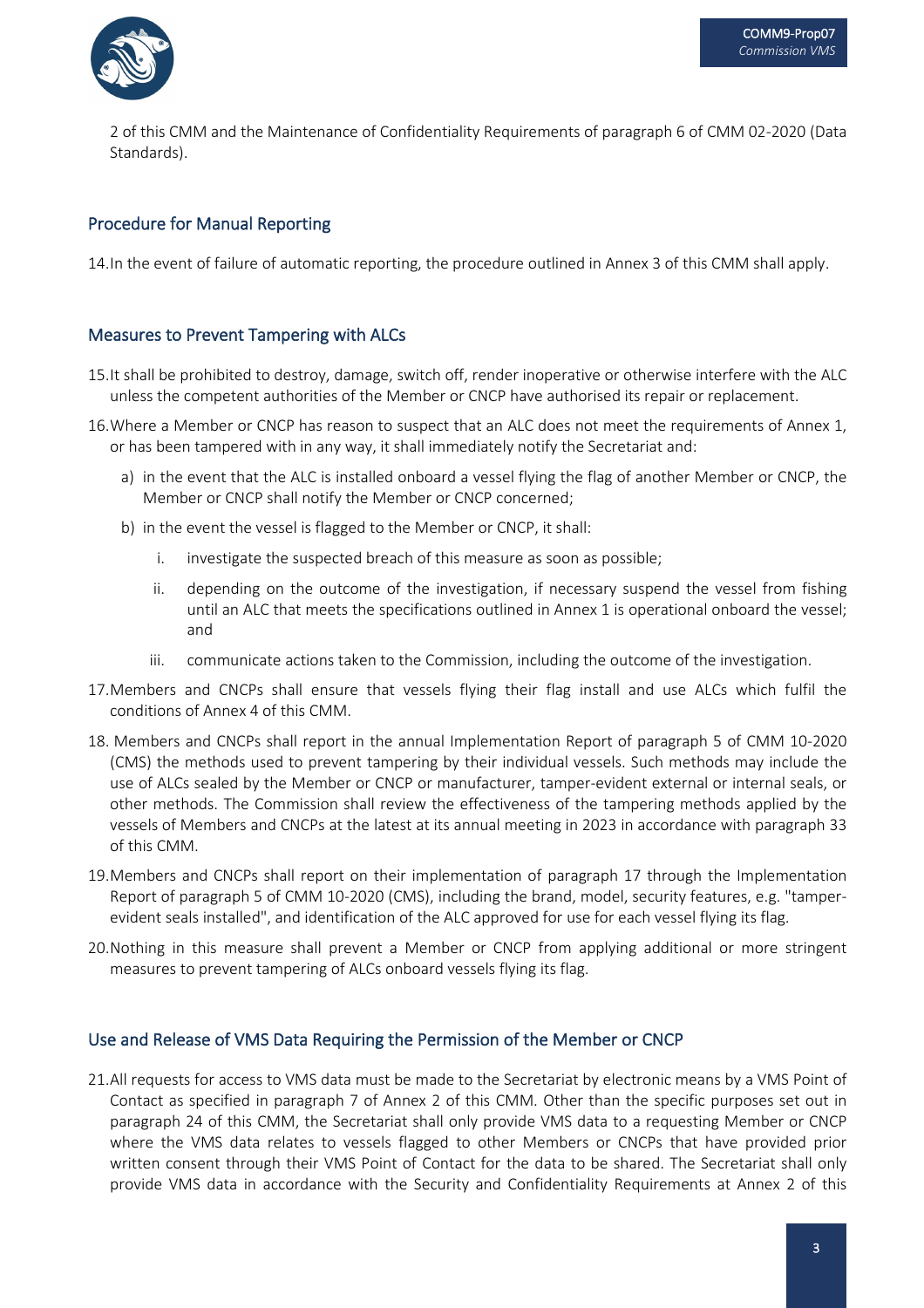

CMM.

- 22.A Member or CNCP may request VMS data for their own flagged vessels from the Secretariat and for the purposes described in paragraph 24 using the appropriate template available via the non-public section of the SPRFMO website.
- 23.Subject to paragraphs 13 and 21, VMS data may also be requested by the Scientific Committee for the purposes described in paragraph 8 using the appropriate template available via the SPRFMO website.

#### Use and Release of VMS Data not Requiring the Consent of the Member or CNCP

- 24.Upon request of a Member or CNCP, as applicable, the Secretariat shall only provide VMS data in accordance with the procedure of Paragraphs 25 to 28 and Annex 5 of this CMM without the permission of the Member or CNCP for the exclusive purposes of:
	- a) planning for active surveillance operations and/or inspections at sea within 72 hours of the expected start of the operations;
	- b) active surveillance operations and/or inspections at sea;
	- c) supporting search and rescue activities undertaken by a competent Maritime Rescue Coordination Centre (MRCC) subject to the terms of any Arrangement between the Secretariat and the competent MRCC.
	- d) remote monitoring activities when fishing vessels within the Convention Area are less than 12 nautical miles from the waters under its national jurisdiction or within them.

25.For the purpose of implementing Paragraph 24 a) and b):

- a) Inspections at sea will be undertaken in accordance with CMM 11-2015 (Boarding and Inspection);
- b) each Member or CNCP, as applicable, shall only make available such VMS data to a Member authorised inspector, and any other government officials for whom it is deemed necessary to access the data;
- c) VMS data relevant to the planned or active surveillance operations and/or inspections at sea shall be transmitted by the VMS Point of Contact of the Member or CNCP, as applicable, to the inspectors and government officials in charge of the operations referred to in paragraph 24 a) and b);
- d) Members and CNCPs, as applicable, shall ensure that such inspectors and government officials keep the data confidential and only use the data for the purposes described in paragraph 24 a) and b);
- e) Members may retain VMS data provided by the Secretariat for the purposes described in paragraph 24 a) and b) until 24 hours after the time that the active operation has concluded. Except in the circumstances outlined in paragraph 25 f), Members shall submit a written confirmation to the Secretariat of the deletion of the VMS data immediately after the 24 hours' period;
- f) Members and CNCPs' authorised inspectors and government officials authorities may retain VMS data provided by the Secretariat for the purposes described in paragraph 24 a) and b) for longer than the periods specified in paragraph 25 e) only if it is part of an investigation, judicial or administrative proceeding of an alleged violation of the provisions of the Convention, any CMMs or decisions adopted by the Commission, or domestic laws and regulations. Members shall inform the Secretariat of the purposes and expected timing of the additional period of data retention.
- 26.For the purpose of paragraph 24 a), Members requesting VMS data shall provide the Secretariat the geographic area of the planned surveillance and/or inspection activity. In this case, Members authorised inspectors and government officials shall advise the Secretariat at least 72 hours in advance of the planned commencement of Monitoring, Control and Surveillance (MCS) activities in the notified geographic area of the high seas areas of the Convention Area. In the event that the MCS activities will no longer take place or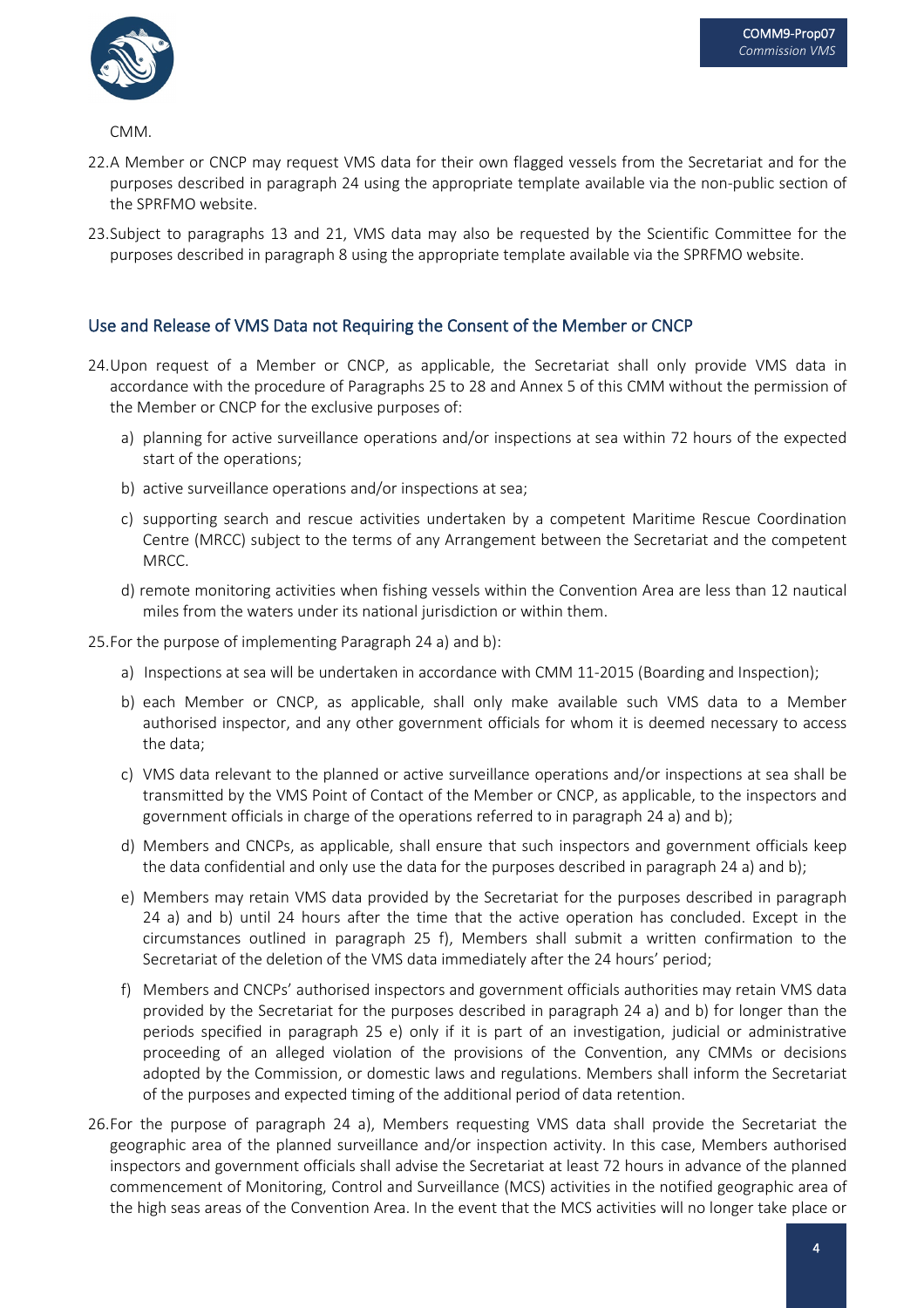

if the notified geographic area of the high seas has changed, the Secretariat will be promptly notified.

- 27.For the purpose of paragraph 24 b), the Secretariat shall provide VMS data for vessels detected during surveillance, and/or inspection activity. Members conducting the active surveillance and/or inspection activity shall provide the Secretariat and the VMS Point of Contact of the Member or CNCP with a report including the name of the vessel or aircraft on active surveillance and/or inspection activity. This information shall be made available without undue delay after the surveillance and/or inspection activities are complete.
- 28.For the purpose of paragraph 24 c), upon the request of a Member or CNCP, the Secretariat shall provide VMS data without the permission of the Member or CNCP for the purposes of supporting search and rescue activities undertaken by a competent MRCC subject to the terms of an arrangement between the Secretariat and the competent MRCC. The Member or CNCP requesting the information shall ensure that the data will only be used only for the purposes described in this paragraph.
- 28bis. For the purpose of paragraph 24 d), upon the request of a Member or CNCP, the Secretariat shall provide VMS data without the permission of the Member or CNCP to support remote surveillance activities of fishing vessels within the Convention Area less than 12 nautical miles from the waters under the national jurisdiction, or within them, in accordance with paragraph 2. A Member or CNCP requesting such data shall ensure that such data shall be used only for the purposes described in this paragraph.
- 29.A Member or CNCP may request VMS data for the purposes described in paragraph 24 using the appropriate template available via the non-public section of the SPRFMO website.
- 30.The Commission shall review paragraph 24 at the latest by its annual meeting in 2023 to assess the enhanced use of the Commission VMS, as appropriate, as a complementary tool to promote further cooperation amongst Members and CNCP for the purposes of ensuring the long term conservation and sustainable use of the fishery resources in accordance with the provisions of the Convention.
- 31.Paragraphs 24 to 30 shall be reviewed by the Commission when the Commission adopts a specific SPRFMO high seas inspection regime.

#### Automatic alerts

31bis. When a vessel leaves the Convention Area and enters waters under national jurisdiction of a Member or CNCP, the corresponding VMS contact point shall receive an automatic alert reporting the entrance of such vessel into the waters of its national jurisdiction.

#### Review

- 32.At each annual meeting of the Commission, the Secretariat shall provide the Commission with a report on the implementation and operation of the Commission VMS.
- 33. The Commission shall conduct a review of the implementation of the Commission VMS at its annual meeting in 2023 and shall consider its efficiency and effectiveness and consider further improvements to the system as required.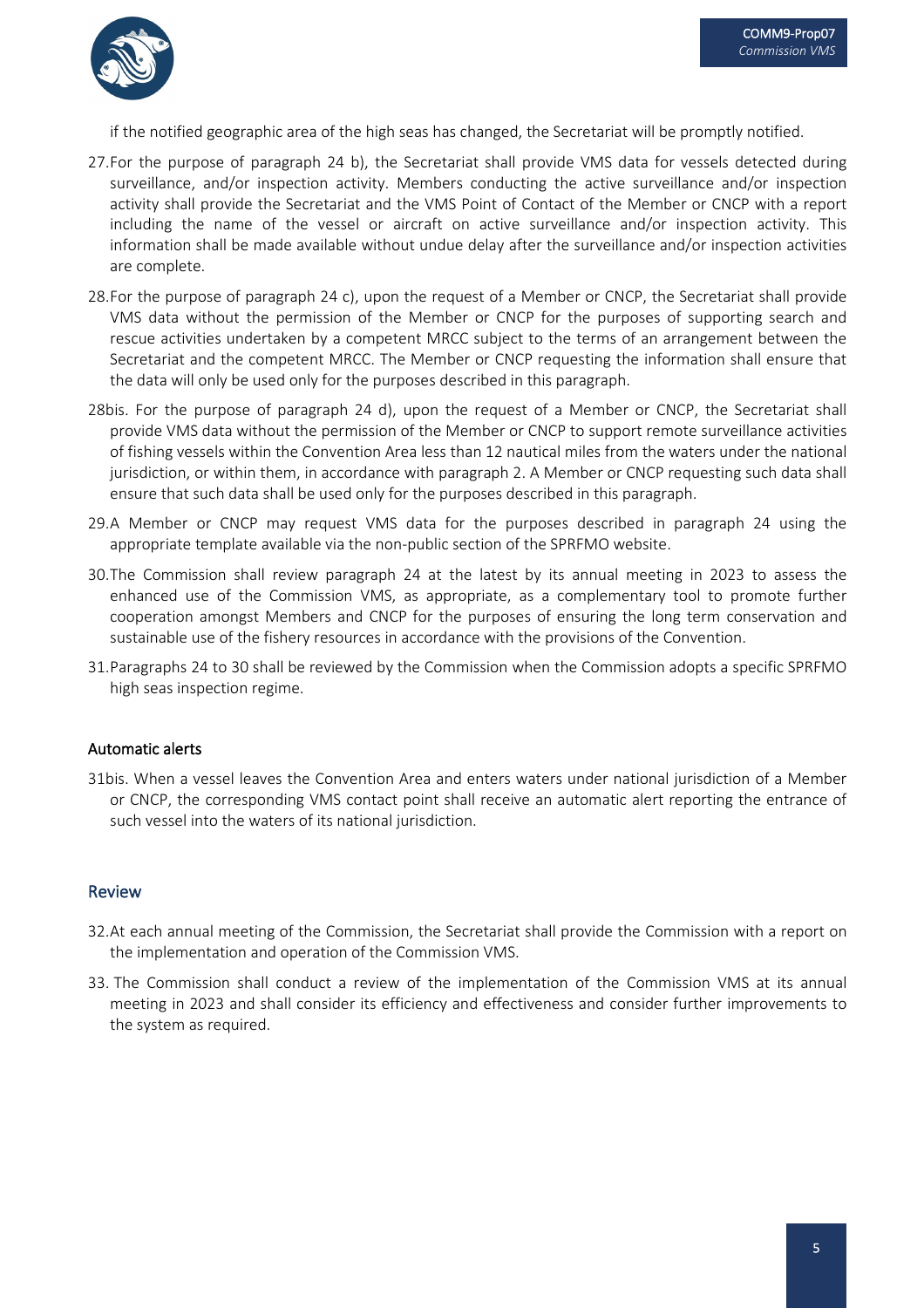

### Minimum Standards for Automatic Location Communicators (ALCs) used in the Commission Vessel Monitoring System

1. The ALC shall continuously, automatically and independently of any intervention by the vessel communicate the following data when operating in the area defined in paragraph 2 of this CMM with at least the level of accuracy specified at paragraph 7 of this Annex and obtained by a satellite-based positioning system:

| Category            | Data Element                    | <b>Remarks</b>                                                                  |  |
|---------------------|---------------------------------|---------------------------------------------------------------------------------|--|
| Vessel registration | Static unique vessel identifier | For example, country code<br>followed by national vessel<br>registration number |  |
| Activity detail     | Latitude                        | Position latitude                                                               |  |
| Activity detail     | Longitude                       | Position longitude                                                              |  |
| Message detail      | Date                            | Position date in UTC                                                            |  |
| Message detail      | Time                            | Position time in UTC                                                            |  |

- 2. ALCs fitted to fishing vessels must be capable of transmitting data at least every 15 minutes.
- 3. The Member or CNCP shall ensure that its FMC receives VMS positions at least with the frequency adopted according to this CMM and shall be able to request the VMS information at a higher frequency.
- 4. The Member or CNCP shall maintain a record of all vessel position information reported while these vessels are operational in the Convention Area, such that this information may be used to document vessel activity in the Convention Area, and to validate fishing position information provided by those vessels.
- 5. Under normal satellite navigation operating conditions, positions derived from the data forwarded must be accurate to within 100 metres.
- 6. The ALC and/or forwarding service provider must be able to support the ability for data to be sent to multiple independent destinations.
- 7. Members and CNCPs shall ensure that VMS position reports are reported by each of their vessels
- a) at least once every hour if fishing using benthic or bentho-pelagic trawling<sup>1</sup>, bottom long-line gear or potting or if operating within 20 nm of an EEZ boundary;
- b) at least once every four hours in other circumstances<sup>[2](#page-6-1)</sup>;
- 8. The Commission shall review the reporting frequency applicable to vessels fishing in the Convention Area at the latest at its annual meeting in 2023.

<span id="page-6-0"></span> $1$  Bentho-pelagic trawling is interpreted here to mean trawling with a mid-water net where the net has a likelihood of coming into contact with the seabed at any time during the trawling operation.

<span id="page-6-1"></span> $^2$  In February 2013 China advised that it was not able to report more frequently than twice daily according to domestic regulation. In January 2018, China advised that it is now able to report as frequently as every four hours according to current domestic legislation.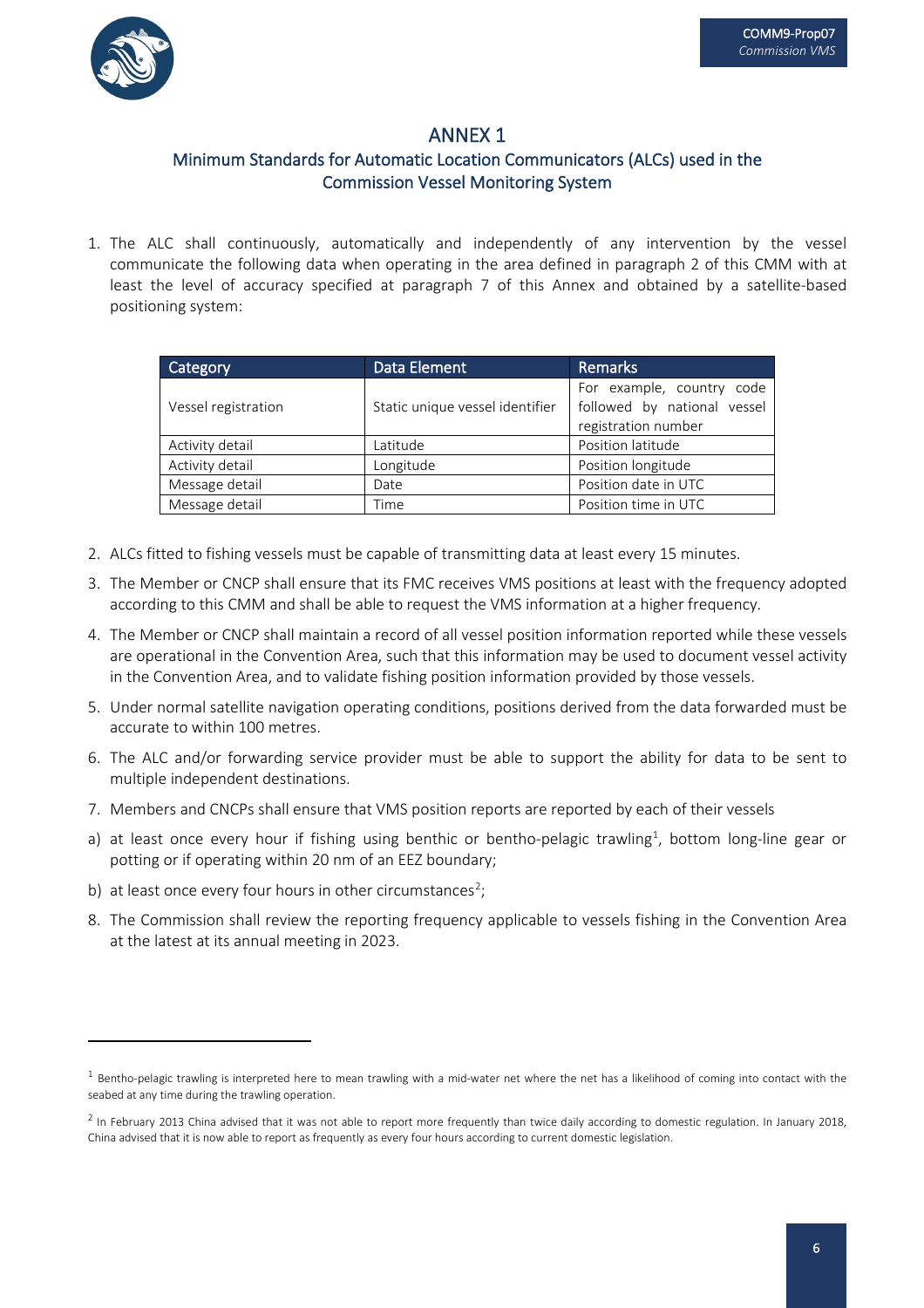

## ANNEX 2 Security and Confidentiality Requirements

#### Security Provisions Applicable to all Members, CNCPs and the Secretariat

- 1. The provisions of this Annex shall apply to all VMS data received pursuant to this CMM.
- 2. All VMS data received by the Commission VMS shall be treated as confidential information.
- 3. All Members, CNCPs, the Secretariat and the Commission's VMS provider shall ensure the secure treatment of VMS data in their respective electronic data processing facilities, in particular where the processing involves transmission over a network.
- 4. All Members, CNCPs and the Secretariat shall implement appropriate technical and organisational measures to protect reports and messages against accidental or unlawful destruction or accidental loss, alteration, unauthorised disclosure or access, and against all inappropriate forms of processing. The following features shall be mandatory:
	- a) System access control: the system has to withstand a break-in attempt from unauthorised persons;
	- b) Authenticity and data access control: the system has to be able to limit the access of authorised parties to only the data necessary for their task, via a flexible user identification and password mechanism;
	- c) VMS data must be securely communicated: communication between Members, CNCPs and the Secretariat or the VMS provider for the purpose of this CMM shall use secure Internet protocols SSL, DES or verified certificates obtained from the Secretariat;
	- d) Data security: all VMS data that enter the system must be securely stored for the required time, and shall not be tampered with;
	- e) The Secretariat shall design security procedures to address access to the system (both hardware and software), system administration and maintenance, backup and general usage of the system for consideration by the Commission.
- 5. Each Member, CNCP and the Secretariat shall nominate a security system administrator. The security system administrator shall review the log files generated by the software for which they are responsible, properly maintain the system security for which they are responsible, restrict access to the system for which they are responsible as deemed needed and, in the case of Members or CNCPs, also act as a liaison with the Secretariat in order to solve security matters.
- 6. Members and CNCPs as applicable shall submit a written confirmation of the deletion of the VMS data in accordance with this CMM. The Secretariat shall take all the necessary steps to ensure that the requirements pertaining to the deletion of VMS data handled by the Secretariat are complied with.
- 7. Each Member and CNCP shall designate a Point of Contact for the purposes of any communication regarding the VMS system ("VMS Point of Contact"). Any subsequent changes to the contact information shall be notified to the Secretariat within 21 days after such changes take effect. The Secretariat shall promptly notify Members and CNCPs of any such changes.
- 8. The Secretariat shall establish and maintain a register of Points of Contact based on the information submitted by the Members and CNCPs. The register and any subsequent changes shall be published promptly on the "Members only" area of the SPRFMO website.
- 9. The Secretariat shall inform all Members and CNCPs of the measures taken by the Secretariat to comply with these security and confidentiality requirement provisions at the annual meeting following the establishment of the Commission VMS. Such measures shall ensure a level of security appropriate to the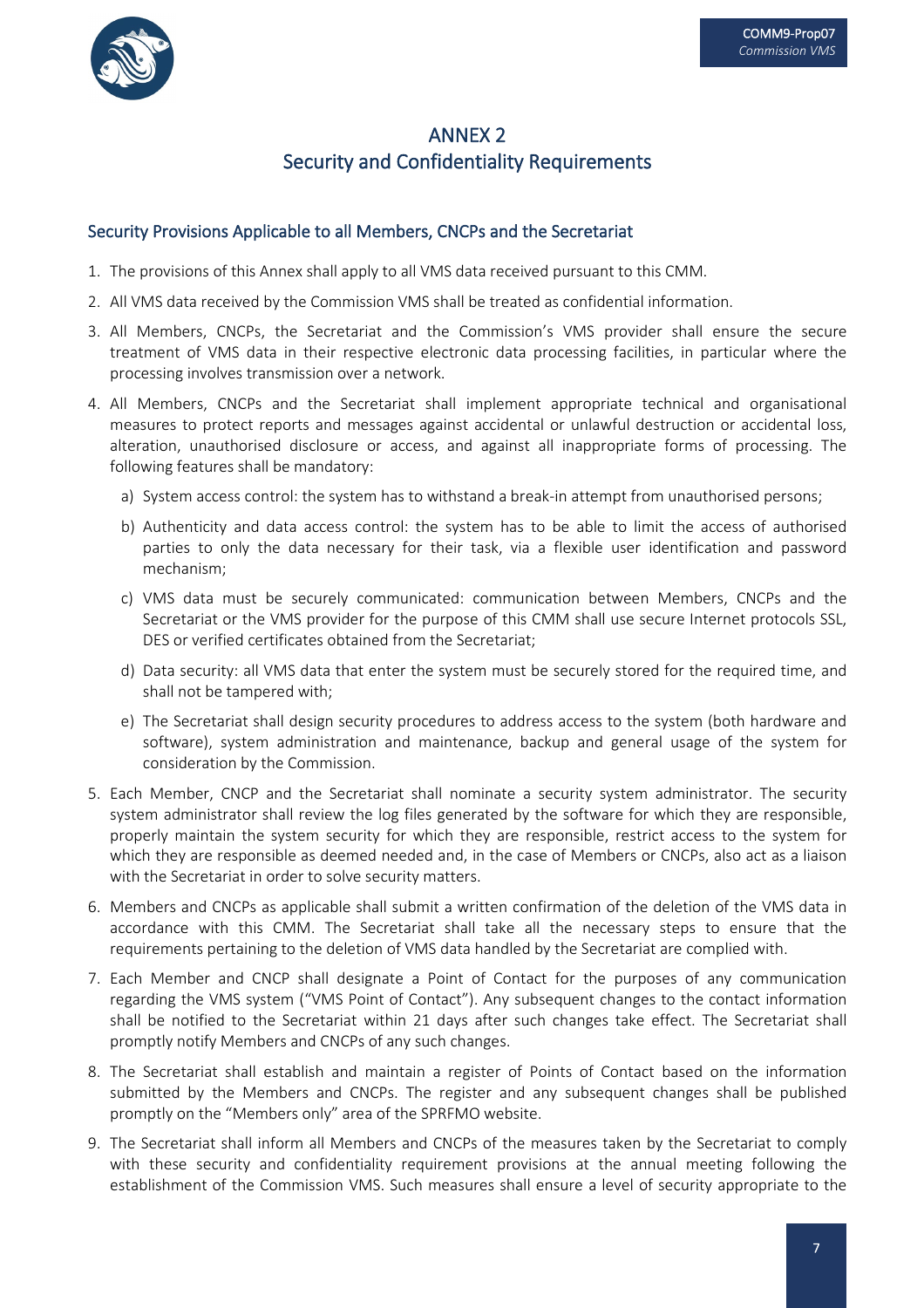

risks represented by the processing of VMS data.

- 10.Submission of VMS data for the purpose of this CMM shall use cryptographic protocols to ensure secure communications.
- 11.The Security System Administrator of the Secretariat shall review the log files generated by the software, properly maintain the system security, and restrict access to the system as deemed necessary. The Security System Administrator shall also act as a liaison between the VMS Point of Contact and the Secretariat in order to resolve security matters.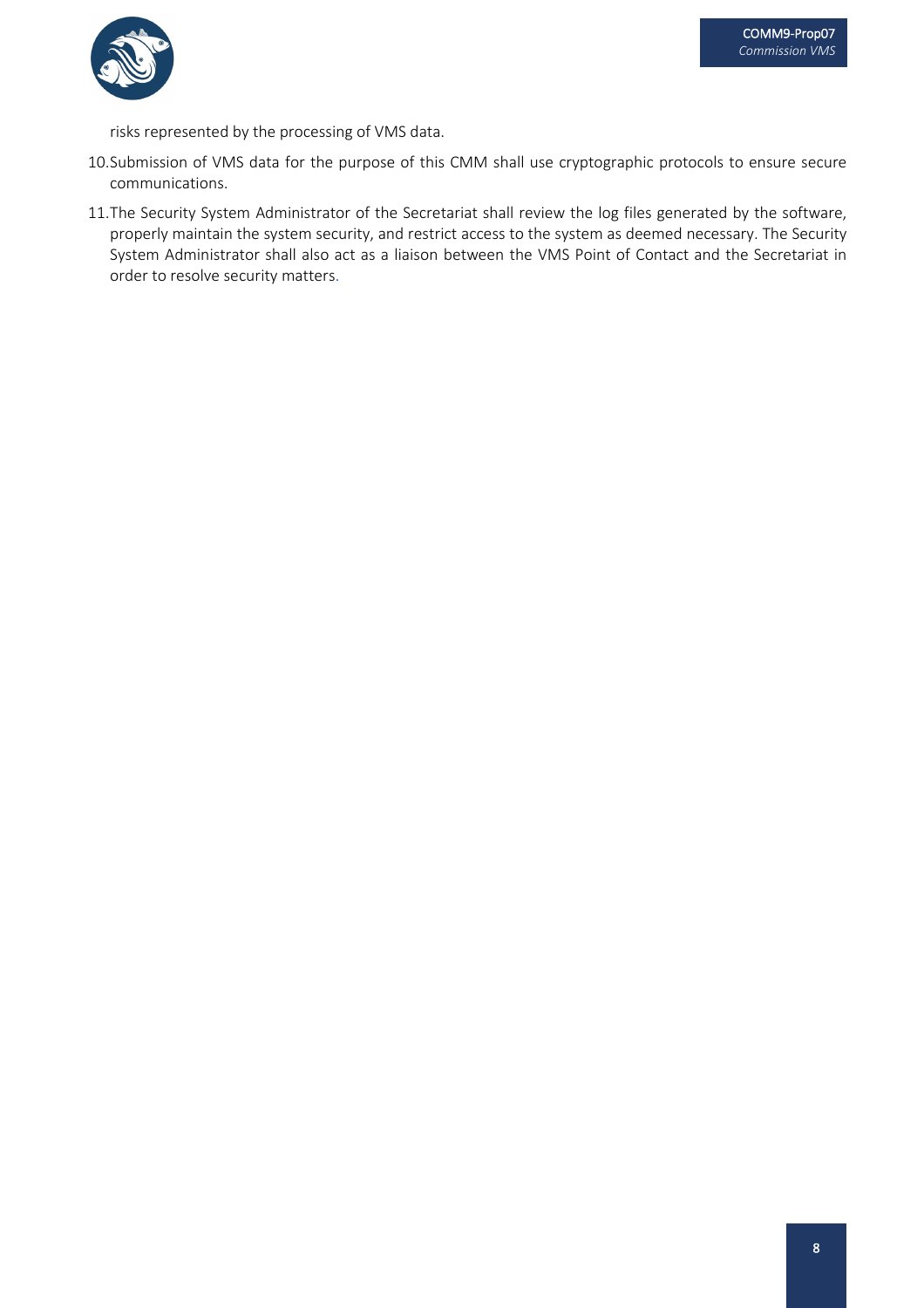



## SPRFMO Rules on the manual reporting in the SPRFMO Convention Area

- 1. In the event of non-reception of four consecutive, expected programmed VMS positions, and where the Secretariat has exhausted all reasonable steps<sup>[3](#page-9-0)</sup> to re-establish normal automatic reception of VMS positions, the Secretariat shall notify the Member or CNCP whose flag the vessel is flying. That Member or CNCP shall immediately direct the vessel Master to begin manual reporting.
- 2. In accordance with the chosen means of reporting for VMS data of paragraph 10 of this CMM, the manual report shall be sent by the vessel to the Secretariat via their FMC, or simultaneously to both the Secretariat and its FMC as applicable.
- 3. Following the receipt of a direction from a Member or CNCP to a vessel to begin manually reporting in accordance with paragraph 1 of this Annex, the Member or CNCP of the vessel shall ensure that the vessel Master manually reports its position every 4 hours. If automatic reporting to the SPRFMO VMS has not been re-established within 60 days of the commencement of manual reporting that Member or CNCP shall order the vessel to cease fishing, stow all fishing gear and return immediately to port in order to undertake repairs.
- 4. The vessel may recommence fishing in the SPRFMO Convention Area only when the ALC has been confirmed as operational by the Secretariat. Four consecutive, programmed VMS positions must have been received by the Secretariat to confirm that the ALC/Mobile Transceiver Unit is fully operational.
- 5. The format for manual reports to be used is as below. Vessels are encouraged to use email as the primary means of communication and shall send these messages to [vms@sprfmo.int.](mailto:secretariat@sprfmo.int)
- 6. The standard format for manual position reporting in the event of ALC malfunction or failure shall be as follows:
	- a) IMO number (if applicable)
	- b) International Radio Call Sign
	- c) Vessel Name
	- d) Vessel Master's name
	- e) Position Date (UTC)
	- f) Position Time (UTC)
	- g) Latitude (with at least the level of accuracy specified at paragraph 5 of Annex 1)
	- h) Longitude (with at least the level of accuracy specified at paragraph 5 of Annex 1)
	- i) Activity (Fishing/Transit/Transhipping)
- 7. Members and CNCPs are encouraged to carry more than one ALC when operating in the SPRFMO Convention Area in order to avoid the need to manually report if the primary ALC fails.

<span id="page-9-0"></span><sup>&</sup>lt;sup>3</sup> The Member or CNCP, in coordination with the Secretariat and through communication with the vessel master as appropriate, will endeavour to reestablish normal automatic reception of VMS positions. If such efforts reveal that the vessel is successfully reporting to the Member or CNCP's VMS (indicating that the vessel's ALC hardware is functional), the Secretariat, in coordination with the Member or CNCP will take additional steps to reestablish automatic reporting to the Commission VMS.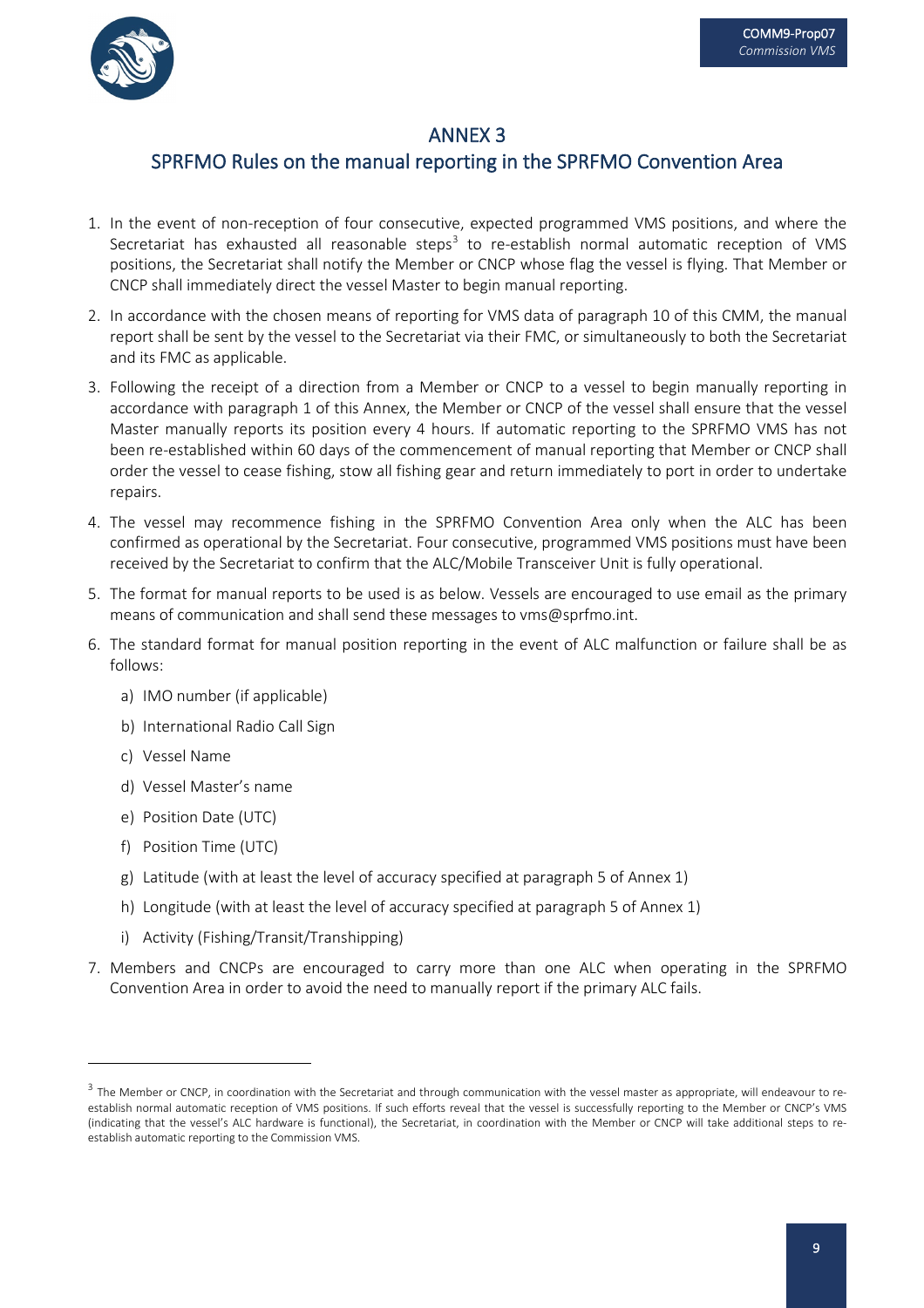

8. The Secretariat shall publicise vessels that are reporting in accordance with this Annex on the SPRFMO Website.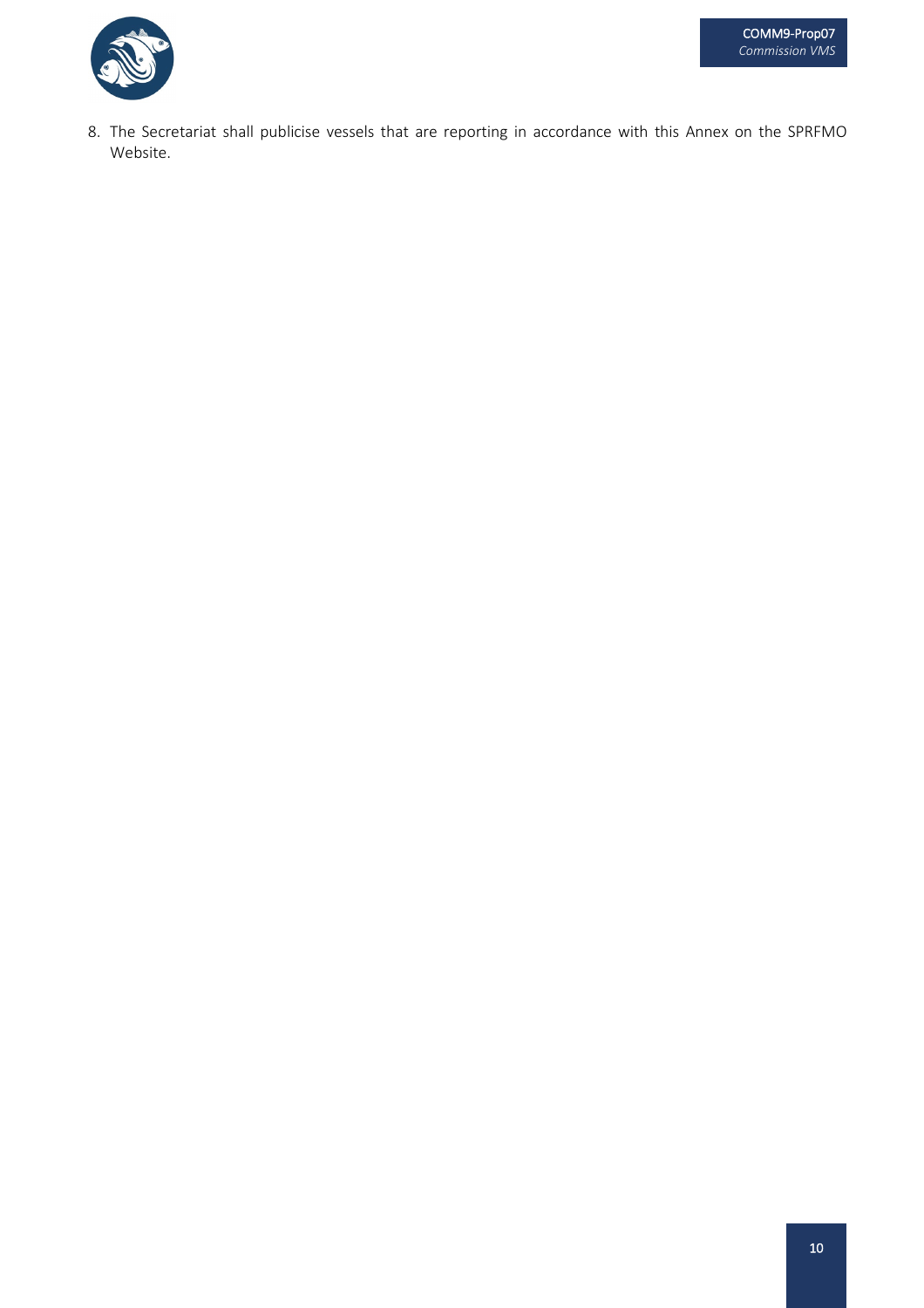

## Minimum Standards to prevent tampering with ALC Units Automatic Location Communicators (ALCs)

- 1. ALCs fitted to fishing vessels must be protected so as to preserve the security and integrity of data referred to in paragraph 1 of Annex 1 in accordance to the provisions of this Annex.
- 2. ALCs must be of a type and configuration that prevent the input or output of false positions, are not capable of being over-ridden, whether manually, electronically or otherwise and are capable of detecting and transmitting satellite alerts in the case of a tampering event.
- 3. It must not be reasonably possible for anyone, other than the FMC, to alter any of the VMS data stored in the ALC, including the frequency of position reporting to the FMC.
- 4. Storage of information within the ALC must be safe, secure and integrated under normal operating conditions.
- 5. Any features built into the ALC or terminal software to assist with servicing shall not allow unauthorised access to any areas of the ALC that could potentially compromise the operation of the VMS.
- 6. The satellite navigation decoder and transmitter shall be fully integrated and housed in the same tamperproof physical enclosure.
- 7. In the case that the antenna is mounted separately from the physical enclosure, a single common antenna shall be used for both satellite navigation decoder and transmitter, and the physical enclosure shall be connected using a single length of unbroken cable to the antenna.
- 8. All ALCs shall be installed on vessels in accordance with their manufacturer's specifications and applicable standards.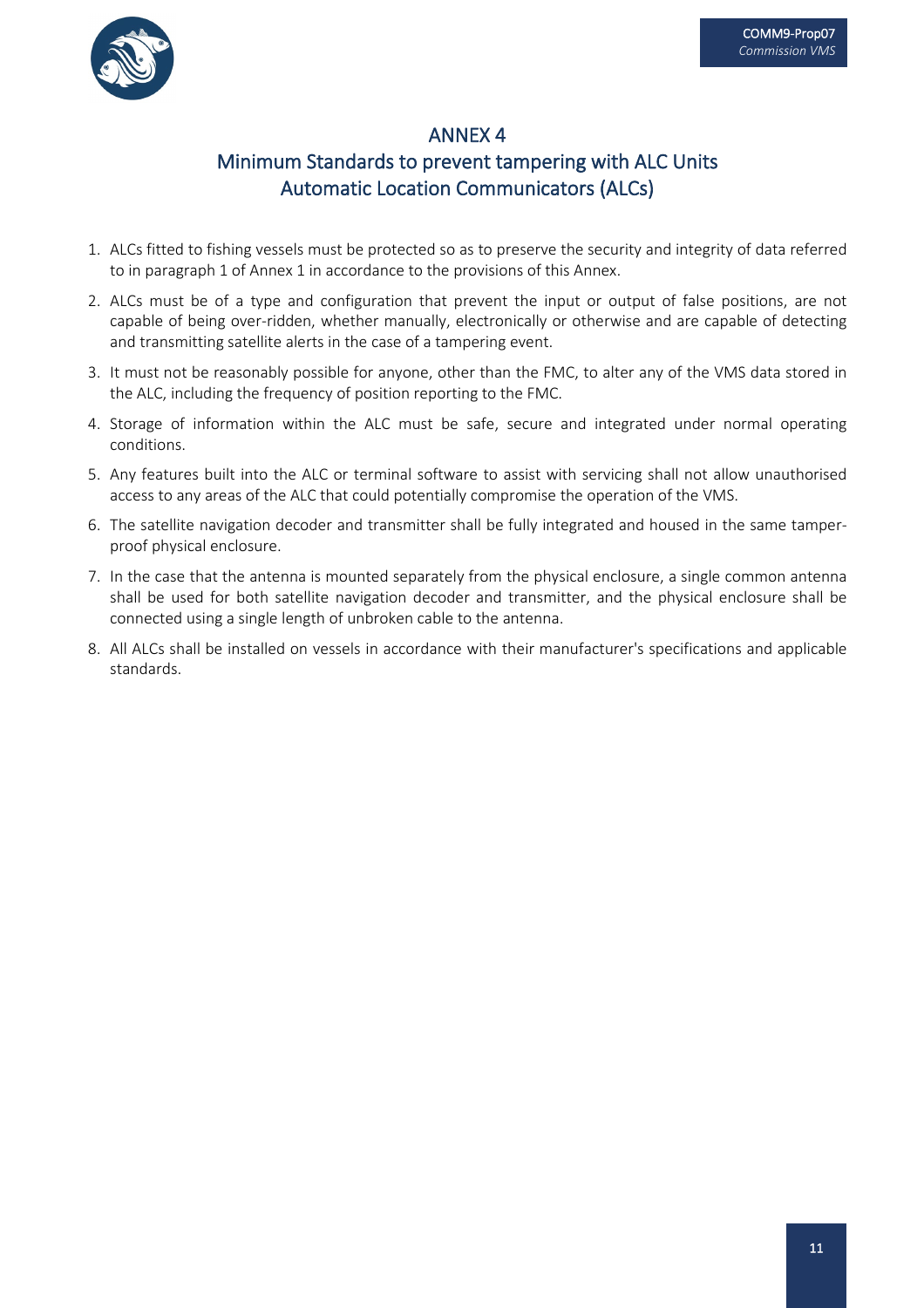

#### Process for the Use and Release of VMS Data

1. A Member or CNCP or as established in the arrangement between the Secretariat and the competent MRCC seeking access to Commission VMS data for the purposes outlined in paragraphs 21 and 24 of this CMM shall forward a request to the Secretariat, through its VMS Point(s) of Contact, indicating the purpose(s) for which the data is sought and the time period covered by the VMS data. The request shall indicate the commitment from the Member or CNCP to respect the Security and Confidentiality requirements of Annex 2 of this CMM as applicable. The request must be submitted at least 5 working days in advance of the intended use except for the purposes of paragraph 24 of this CMM.

#### Use and Release of VMS Data Requiring the Permission of the Member or CNCP

- 2. For the purposes of paragraphs 21, 22 and 23 of this CMM, the Secretariat shall immediately forward the request to the relevant VMS Point(s) of Contact from whom access to VMS data is requested. The release of the VMS data to the requesting Member or CNCP shall only be permitted with approval from the Member or CNCP who owns the VMS data. A Member or CNCP who refuses the request for VMS shall send the reasons for the refusal in writing to the Secretariat within 15 days of the communication of the request by the Secretariat.
- 3. Members and CNCPs may restrict access to their VMS data to exclude fleets, individual vessels, geographical areas, time periods and others subject to the capacity of the Secretariat and/or their contracted VMS provider to filter the data.
- 4. Members or CNCPs shall only use the VMS data for the purposes indicated in the request and which are agreed by the other Member or CNCP and shall not disclose the data in full or in part to any third party. Any additional restrictions for VMS data access established by Members or CNCPs in accordance with paragraph 3 of this Annex shall also be complied with.

#### Use and Release of VMS Data Without the Permission of the Member or CNCP

- 5. For the purposes of paragraph 24 of this CMM, the Secretariat shall. no later than 7 days after the provision of VMS data, inform the VMS Points of Contact for which access to VMS data has been requested:
	- a) The requesting Member, CNCP or MRCC;
	- b) The date the request was made to the Secretariat;
	- c) The proposed purpose for the use of that VMS data<sup>[4](#page-12-0)</sup>;
	- d) The anticipated length of time that the VMS data will be required<sup>5</sup>.
- 6. In accordance with paragraph 25 f) of this CMM, in the event of retention of the VMS data for longer periods than specified in the request, the Secretariat shall immediately inform the relevant VMS Points of Contact of the purposes of the retention and its expected timing.
- 7. The Secretariat shall immediately notify the relevant VMS Points of Contact when the requesting Member or CNCPs has ceased their use of that VMS data.

<span id="page-12-0"></span><sup>4</sup> 'Proposed purpose' means the purpose identified by the requesting Member or CNCP pursuant to paragraph 24 of this CMM

<span id="page-12-1"></span><sup>&</sup>lt;sup>5</sup> This shall not include spatial and temporal operational details